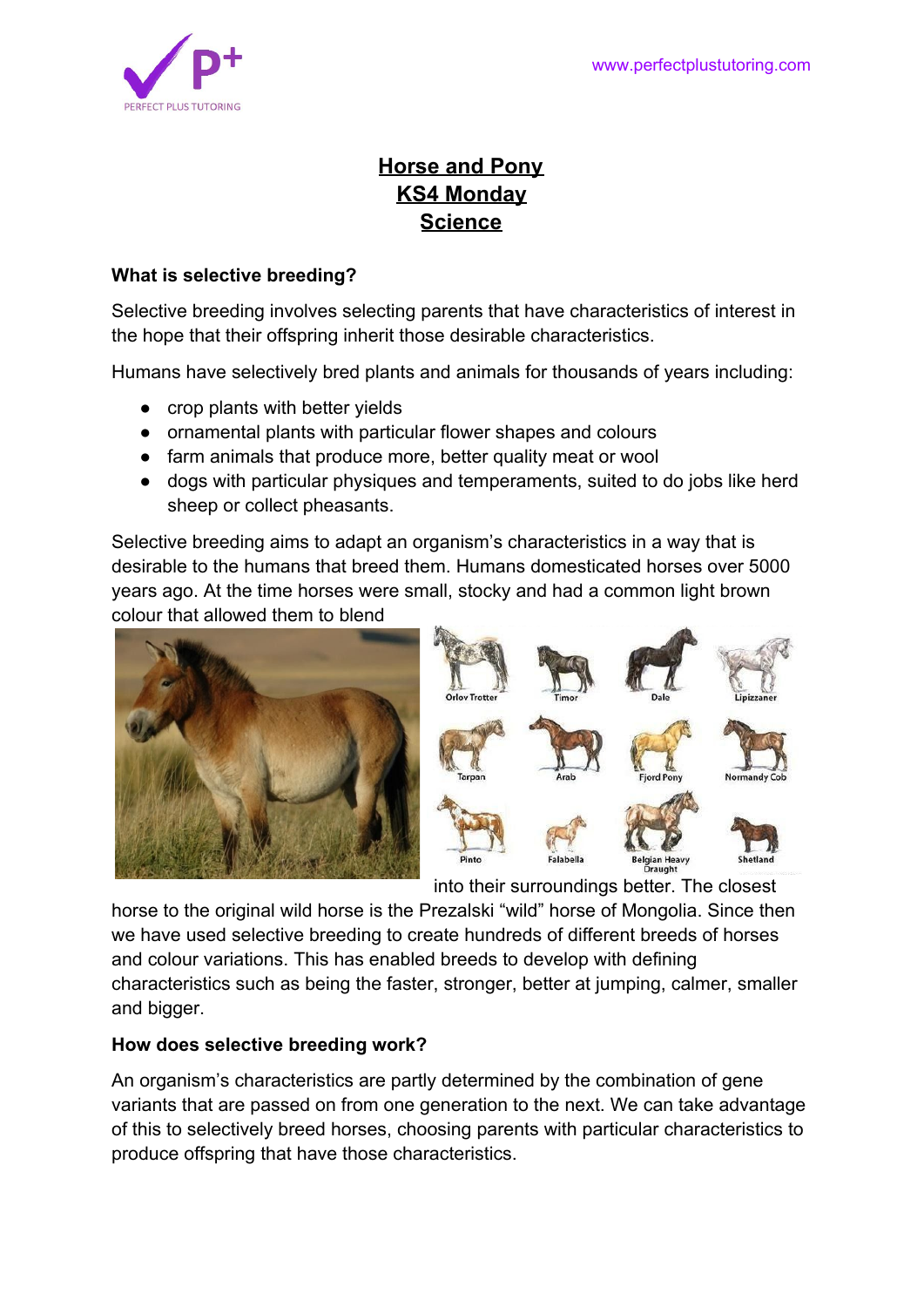

For example, to develop the shire horse breed, we bred tall parents together and excluded shorter horses from breeding. The offspring inherited "tall" gene variants that made them tall. Some of the offspring were even be taller than both of their parents, because they inherited a combination of different "tall" gene variants from each parent. With repeated selective breeding over multiple generations the horses became taller. As a result the tallest horse in the world is a shire horse.



### **Types of selective breeding**

#### **Inbreeding**

If we want to establish a population of organisms with predictable characteristics we tend to "inbreed".

Inbreeding is when the animals bred are very close relatives, such as siblings.

Continued inbreeding results in offspring that are very genetically alike.

After many generations of inbreeding, the offspring will be almost genetically



identical, and will produce identical offspring. When this happens, an organism is described as inbred or purebred.

The Rocky Mountain breed was started by breeding a chocolate pony to a horse then inbreeding for several generations to get the chocolate color. ... There are some very nice ones, and most of them have a very nice gait, but the genetic pool they used to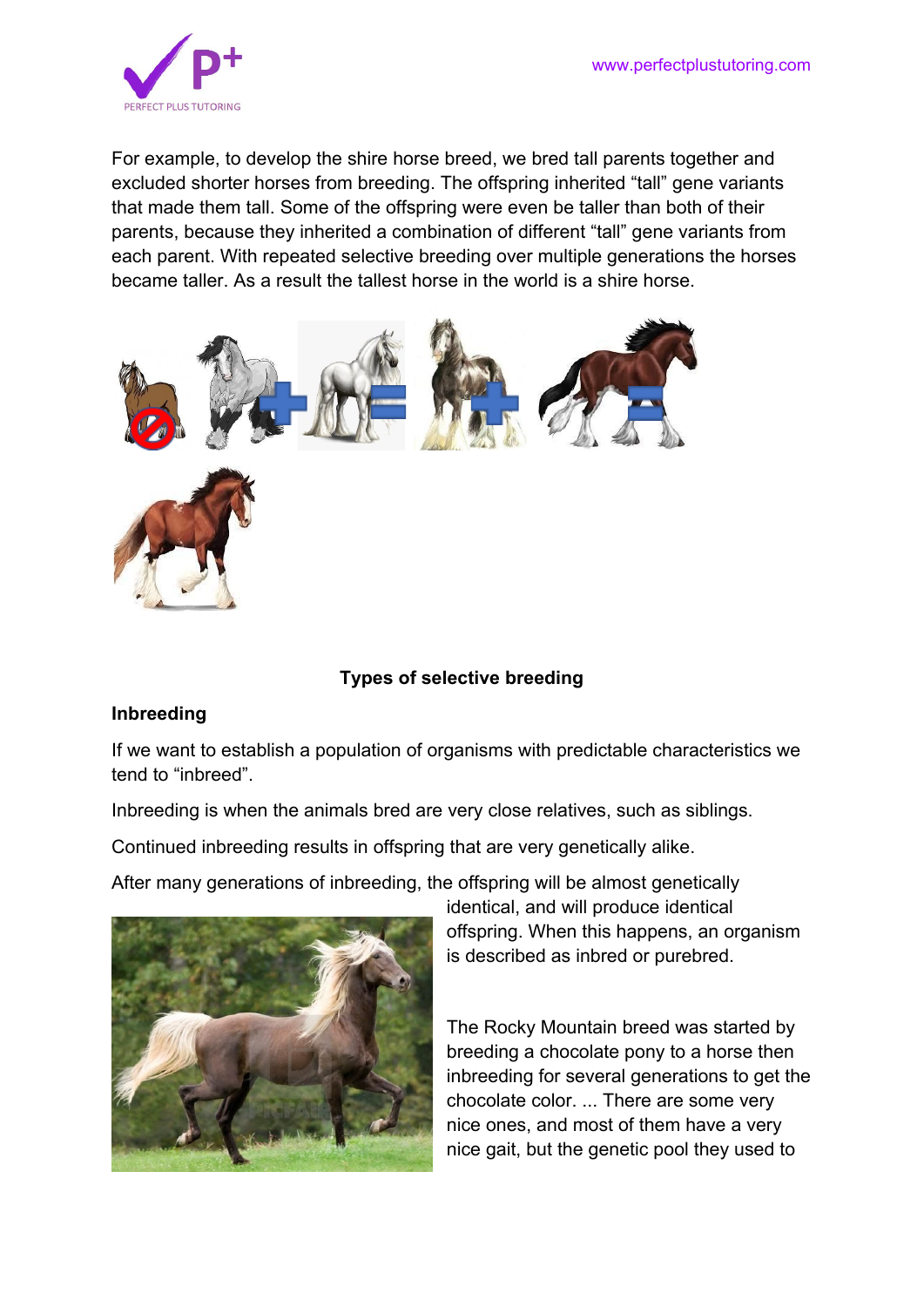

start the breed was more than just a little bit lacking.

### **Linebreeding**

Linebreeding is a type of inbreeding.

It involves breeding together more distant relatives, such as cousins.

This reduces the rate at which the breed becomes 'purebred', reducing the risk of ill-health that can sometimes be seen with purebred individuals.

All the racehorses you see on TV are thoroughbreds. Parents are carefully selected to pass on their high speed to their offspring. It is possible to find the same individual appearing multiple time in a racehorce's breeding history.



## **Crossbreeding**

Crossbreeding involves breeding two unrelated individuals.

This is often used to produce offspring with desirable characteristics from two different individuals.

Crossbreeding two purebred organisms will produce offspring that display the characteristics of interest.

For example, cob horses (which are shorter stocky strong breeds referred to as "cold blood" due to being slow and calm) are crossed with thoroughbreds (referred to as "hot blooded" due to being very reactive and sensitive) to combine a cob's strong legs and calm, trainable temperament with the thoroughbred's sped and athleticism. The resulting 'warmblood' is a strong and steady sports horse that excel in jumping and dressage.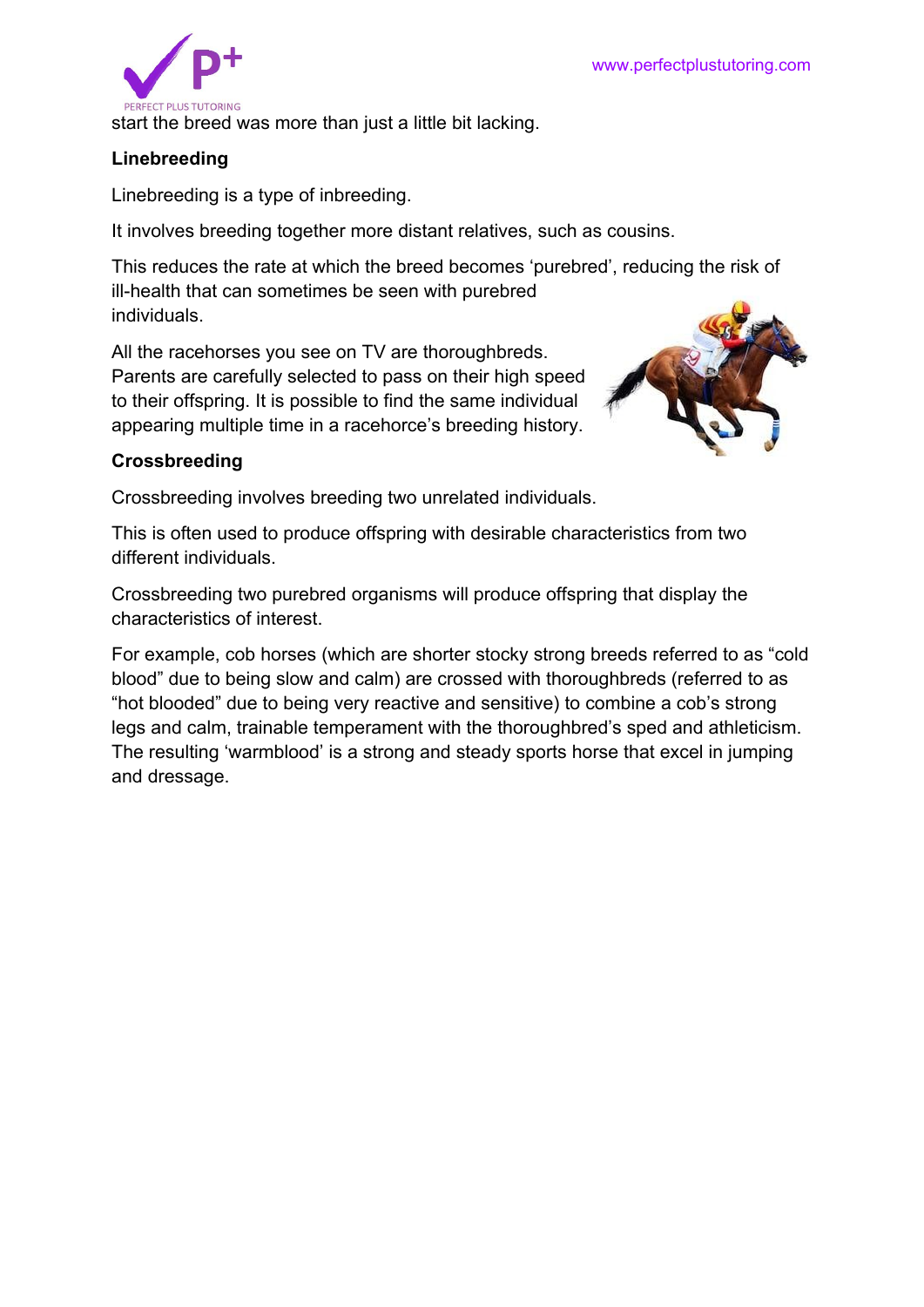



Crossbreeding non-purebred parents will have less predictable outcomes.

#### **Problems with selective breeding**

Selective breeding often results in a population of animals or plants with very similar genetics.

Similar genetics means that the population will have the same strengths but also the same weaknesses.

Infectious diseases are more likely to spread through genetically similar populations because they are vulnerable to the same diseases.

Selective breeding often involves breeding individuals that are closely related, known as inbreeding.

Inbred populations are more likely to suffer from genetic conditions caused by recessive gene variants because they are more likely to inherit two copies of the recessive variants, one from each parent. Among thoroughbreds it is common for them to have difficult and reactive temperaments and week hooves as these characteristics have accidentally been exaggerated along with the ability to run fast.



The oldest known breed of horse is the Arabian. It is characterised by having fine, slender limbs, large wide set eyes and a dished face. Intensive inbreeding has caused this to become exaggerated as shown in the photograph of a young horse. This exaggerated dished profile actually restricts the horse's ability to breathe, especially when running.